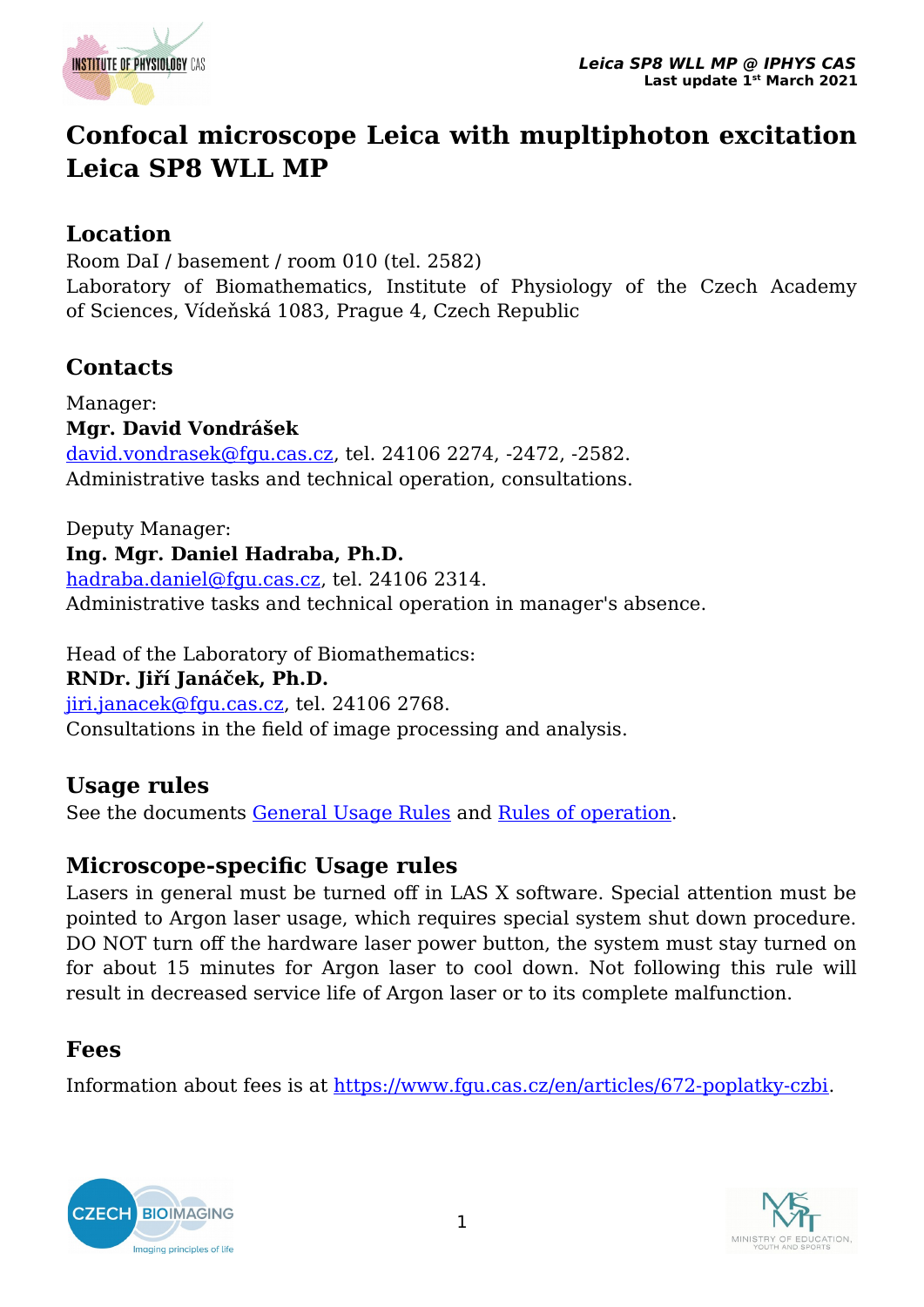

# **Detailed description of confocal microscope Leica SP8 WLL MP**

Inverted Leica DMi8 stand with binocular, motorized condenser, side port for camera for image acquisition in bright field (BF), DIC and fluorescence, motorized scanning table (with  $127 \times 83$  mm scanning range, image acquisition for ROIs, TileScan, Mark&Find), with Super Z Galvo insert (z-range: 1500 µm).

#### **Available objectives:**

- HC PL FLUOTAR (FLUOR) 5×/0.15 NA, WD=10 mm;
- $\cdot$  HC PL FLUOTAR (FLUOR) 10×/0.30 NA, WD= 11 mm;
- Multiimmersion objective HC PL APO 20×/0.75 NA, IMM CORR CS2, WD=0.67 mm, DIC;
- $\cdot$  HC PL APO 63×/1.20 NA W CORR CS2, WD=0.30 mm, DIC;
- HC PL APO 63×/1.40 NA OIL CS2, WD=0.14 mm, DIC.
- (other objectives from Leica microscopes can be used if agreed with the manager)

**Scanning head UV-VIS-IR.** Acousto-optical beam splitter (AOBS), conventional scanner (7 fps at  $512 \times 512$  pixels unidirectional scan) and fast 8 kHz resonant scanner (14 fps at  $512 \times 512$  pixels), spectral detector with tunable emission range 350 – 800 nm.

#### **Illumination path**

- DMOD laser 405 nm (50 mW),
- Argon multiline laser 458 476 488 496 514 nm (65 mW)
- Pulsed supercontinuum "white light" laser of 2nd generation WLL2 with wavelengths range 470 - 670 nm (laser power at each wavelength approx. 1.5 mW), with possibility to use up to 8 lines simultaneously by means of AOBS (tunable with a step of 1 nm), with independent laser power control, with fast modulation of the laser intensity by acousto-optical transmission filter (AOTF)
- Infrared tunable pulsed laser Chameleon Ultra I (Coherent Inc., CA) with tunable range of 690 - 1040 nm (step 1 nm), maximum output power 4 W, pulsing frequency 80 MHz, pulse width  $\sim$ 140 fs and with laser power and intensity controlled by attenuator and electro-optic modulator (EOM).

#### **Detection path**

- Internal (confocal)
	- ◦possibility to set gain and offset for each detector independently, as well as range of each detector
	- 2 highly sensitive HyD spectral detectors with maximum quantum efficiency (QE) of 45 % at 500 nm, detection range of 400-720 nm with low noise and high dynamic range, photon-counting and gating capabilities



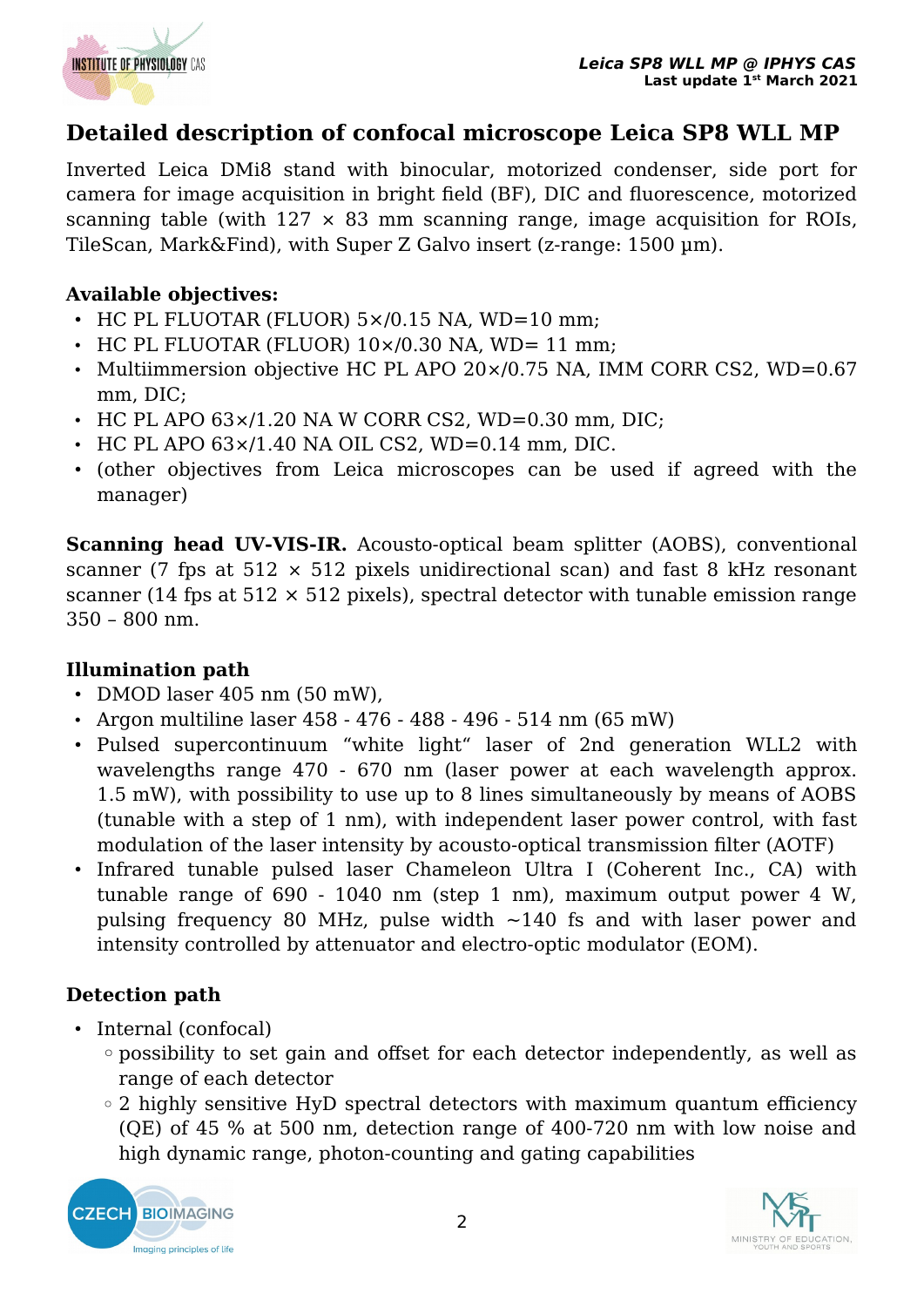

- $\degree$  2 PMT sensitive detectors with QE = 30 % at 500 nm, range of detection 400 nm - 800 nm
- External (non-descanned)
	- 1 transmitted light detector (TLD) PMT detector for bright field mode (BF), DIC, or forward scattered SHG, suitable for image acquisition simultaneously with other channels (descanned or non-descanned detection)

◦ 2 reflected light detectors (RLD) - highly sensitive HyD spectral detectors with maximum QE 45 % at 500 nm, detection range of 400-720 nm, with low noise and high dynamic range, photon-counting and gating capabilities

**Box incubator:** Chamber for live cell imaging (Oko-Lab) with controlled temperature by H301-T-UNIT-BL-PLUS (including objective heater), controlled concentration of CO2 (0-20%) and O2 (1-95%, hyperoxic conditions only if agreed with the manager concerningadditional O2 supply) by CO2-O2 Unit-BL [0-20;1-95], humidifier and a H301- K-FRAME with perfusion capability, GS35-M insert (for one 25×76 mm slide and up to two 35 mm Petri dishes with glass bottom) and with magnetic sample holders

**FLIM module:** One-channel system for time correlated single photon counting (TCSPC) Simple-Tau-150-D1 (Becker & Hickl GmbH, Berlin, Germany) – ultrafast system for single photon counting based on SPC-150 module with Magma PCI box, detector controller DCC-100 and cooled ultrafast PMC-100-1 detector based on PMT (for detection in 300 – 820 nm).

Also, standard non-descanned Leica HyD detectors (2×) can be used for FLIM and PLIM data acquisition by a dedicated SPC cards for simultaneous 2-channel FLIM and PLIM (kindly loaned by the Becker & Hickl GmbH).

**Software:** LAS X for microscope stand control as well as automatized image acquisition (including single images, time series, z-series as well as spectral series and their combinations) using different laser lines including sequential scans with laser retuning.

**SW modules:** Dye Finder, Live Data Mode, 3D Visualisation, Co-Localisation, MicroLab (for FRAP, FRET, FLIP experiments and ROI), FRAP Zoomer (for FRAP utilizing tandem scanner).

### **Useful websites**

- • [LAS X Core Offline](http://www.leica-microsystems.com/products/microscope-software/details/product/leica-las-x-ls/) software for opening Leica file formats
- [Nyqist online calculator](https://svi.nl/NyquistCalculator) for theoretical calculation of pixel and voxel size
- Fiji (Fiji is Just ImageJ):
- Bioformats (former LOCI Tools) ImageI